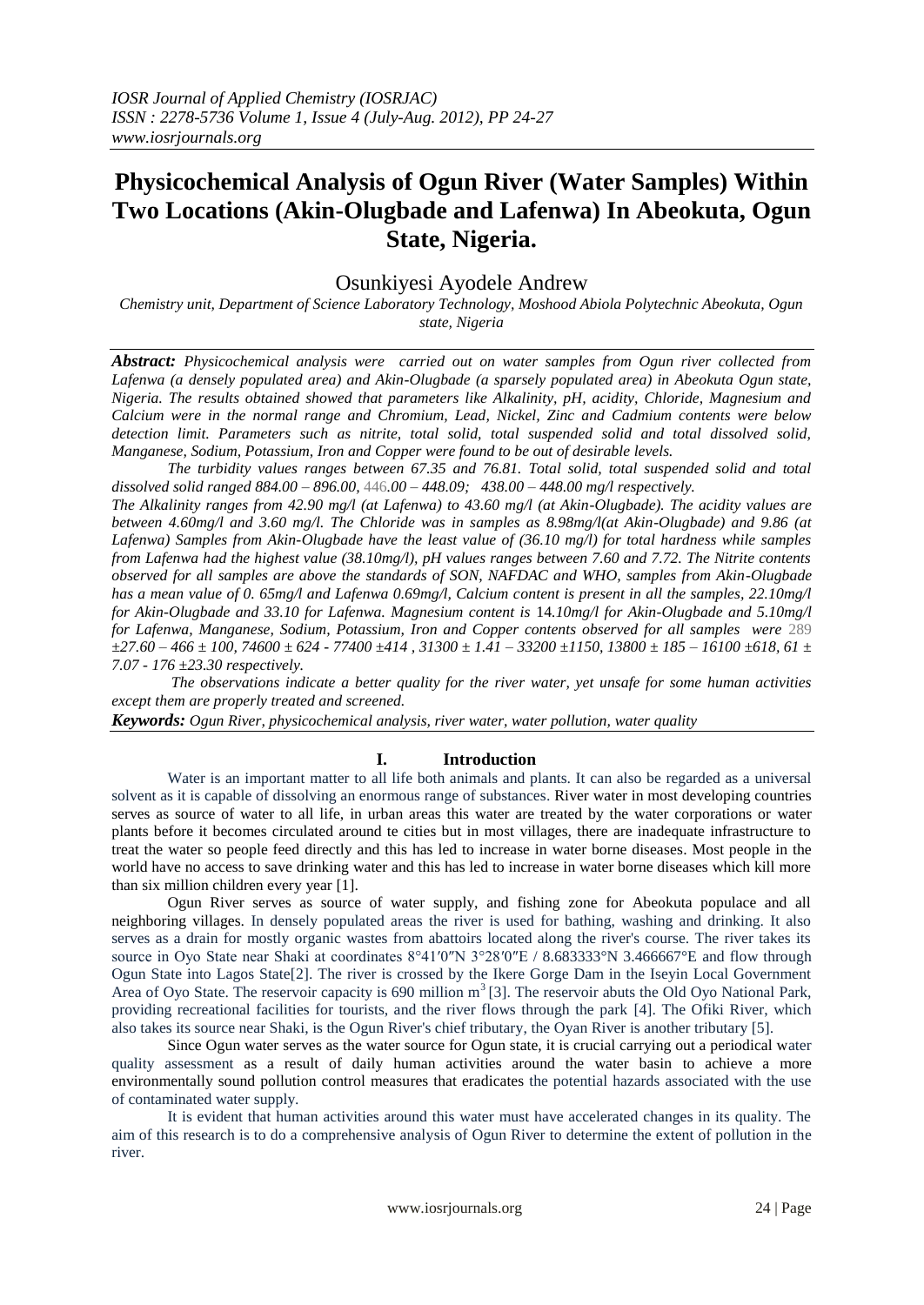## **II. Material and methods**

# **2.1 Sampling**

Water Samples were collected from Ogun River at Lafenwa (a densely populated area)  $7^0$  10' 0" North,  $3^0$  3' 0" East and Akin-Olugbade (a sparsely populated area)  $7^0$  9' 0" North,  $3^0$  19' 30" East in Abeokuta Ogun state, Nigeria. Plastic sample containers (1.5l) were washed with non-scented liquid detergent, rinsed with water and sterilized. The water samples were collected from a depth of 0.5m deep and collected up to the top with the mouth facing slightly upward in the direction of the current. The bottles were properly labeled; the samples were kept in the refrigerator at  $4^0C$  prior to the analysis

# **2.2 Chemical Analysis**

The physicochemical parameters were determined using standard methods of water analysis [6] which included suspended solids, total solids dissolved solids, volatile solids, turbidity, pH, acidity, and alkalinity.

## **2.3 Instrumental Analysis of the sample**

100ml of each of the sample was measured into a 250ml Erlenmeyer flask and acidified with 2M HNO<sub>3</sub>. The mixture was swirl to mix properly, evaporated to dry on a steam bath and cooled.

25ml concentrated HNO<sub>3</sub> concentrated HNO<sub>3</sub> was added to the cooled residual bath. The flask was placed in a hot plate and the acid evaporated to small volume taking care that there was no spattering in the process. 25ml concentrated  $HNO<sub>3</sub>$  and 10ml H<sub>2</sub>O was added repeatedly each time completed by repeating the above procedure, and the residue in the flask was white.

The following metals were analyzed using Bulk 110 model of Atomic Absorption Spectrophotometer: Nickel, Zinc, Chromium, Lead and Cadmium, Iron, Manganese, Copper, Sodium, Potassium

# **III. Result & Discussion**

The physiochemical analysis of the water samples (Akin-Olugbade and Lafenwa) showed that Ogun river in which all rivers and streams in the city flow into, and which serves as source of water supply, and fishing zone for Abeokuta populace has its results as shown in the tables 1 to 3.

Table 1 presents the physical parameters of the water samples. The result showed that the temperature ranged between 27.0– 32. 0<sup>o</sup>C. Temperature is an important parameter for aquatic environment; it is governed by physical, chemical and biochemical properties.

The color observed was brownish. The brownish color of the water samples corroborate the high values of the total solids and the turbidity values (67.35 and 76.81) which indicated that there were particle suspensions that gave the apparent color to the analyzed samples.

The mean values of total solid, total suspended solid and total dissolved solid shown in table 4 ranged 884.00 – 896.00, *446.*00 – 448.09; 438.00 – 448.00 mg/l respectively. The values of total solid obtained for Akin-Olugbade and Lafenwa were above NAFDAC, SON and WHO standards (WHO, 2003 and SON , 2003) which indicated that the water sample contained dissolved solids and residues which were beyond the maximum allowable limit of the world Health Organisation standard with Lafenwa having the highest value. This may be due to various activities (Trading in Lafenwa Market, construction exercises, automobile etc) carried out at Lafenwa since its more populated than Akin- Olugbade.

Table 2 presents the chemical parameters. The mean values of the chemical parameters shown indicates that the Alkalinity range from 42.90 (at Lafenwa) -43.60 (at Akin-Olugbade) and are still within the standards of NAFDAC, SON and WHO, so these fall below the desirable level 100mg/l for drinking water. This can be traced to pollution and domestic activities which had taken place around the river.

The acidity value  $(4.60 \text{mg}/l \& 3.60 \text{mg}/l)$  indicated that the sample had being polluted by some hydrolyzing salts like iron II. The Chloride was in samples as 8.98mg/l(at Akin-Olugbade) and 9.86 (at Lafenwa) and are below 100mg/l recommended for portable water. Samples from Akin-Olugbade has the least value (36.10 mg/l) for total hardness while samples from Lafenwa had the highest value (38.10mg/l), these values are In line with the WHO,SON and NAFDAC recommendations,(100mg/l). pH values 7.60 -7.72 were within the permissible level range of 6.50-8.50 NAFDAC and SON (2003).

The Nitrite contents observed for all samples are above the standards of SON, NAFDAC and WHO, samples from Akin-Olugbade has a mean value of 0. 65mg/l and Lafenwa 0.69mg/l, these have Nitrite contents which are higher than the recommended value 0.02mg/l but still lower than WHO Maximum Permissible Standards which is 3mg/l. these nitrite level may be due to the food added to the river by domestic activities such as market (where traders wash their goods). All proteins contain nitrogen, as do a wide variety of other biomolecules. When metabolized, much of this nitrogen can end up in the form of ammonia (NH3). There are bacteria that consume the ammonia and their waste product is nitrite (NO2).Calcium content is present in all the samples, 22.10mg/l for Akin-Olugbade and 33.10 for Lafenwa. Calcium carbonate is used by plankton and molluscs in the oceans to build shells. When these organisms die, they sink to the bottom of the ocean. The soft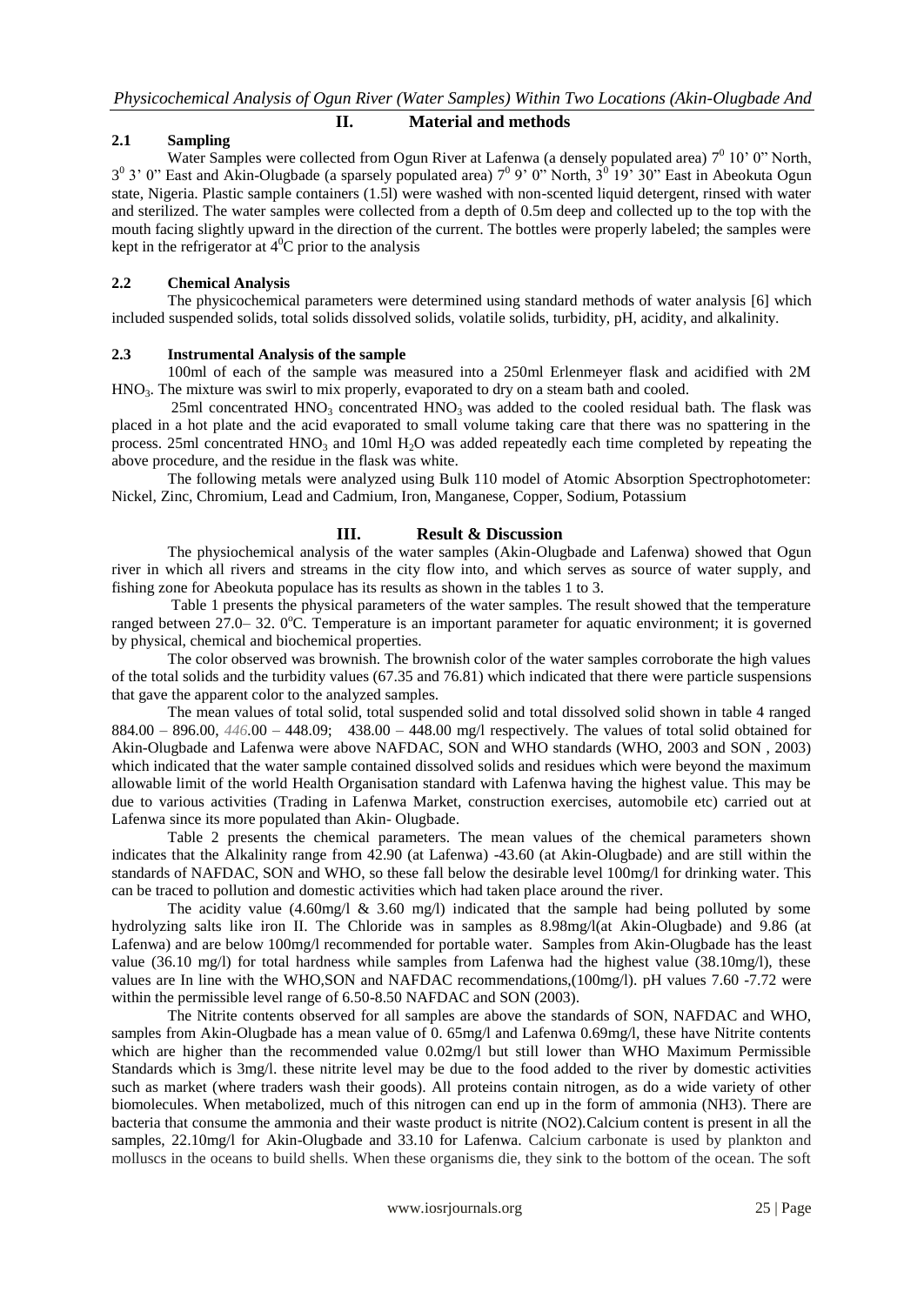parts of the organisms decay, but the calcium carbonate shells keep building up in layers of sediment that eventually turn to stone.

Magnesium content is *14*.10mg/l for Akin-Olugbade and 5.10mg/l for Lafenwa, which falls within the standard (20mg/l).Chromium, Lead, Nickel, Zinc and Cadmium contents were below detection limit in all samples. Manganese, Sodium, Potassium, Iron and Copper contents observed for all samples, were all above the standards of SON, NAFDAC and WHO. This may be as a result of erosion of salt deposits and these metals bearing rock minerals, naturally occurring brackish water of some aquifers, salt water intrusion into the river areas, infiltration of the river contaminated by road salt, irrigation and precipitation leaching through soils high in sodium and potassium around the river or soils close to river that flow into Ogun river, pollution by sewage effluent and infiltration of leachate from landfills or industrial sites around the river. Auto body rust, engine parts, bearing wear and brake emissions from automobile outlets around the river basins could be responsible for the high values of Iron and Copper

# **IV. Conclusion**

This study assessed the parameters like temperature, pH, total suspended solid, total dissolved solid, alkalinity, nitrite, chloride, sodium, potassium, iron, zinc, chromium, lead in Ogun river to evaluate the water quality with respect to human activities around the river basin.

From this experiment and the various results, it can be safely concluded that it will only be possible to say that some physicochemical parameters were in the normal range and some like Chromium, Lead, Nickel, Zinc and Cadmium contents were below detection limit indicating better quality of the river water. Perhaps, few parameters like nitrite, total solid, total suspended solid and total dissolved solid, Manganese, Sodium, Potassium, Iron and Copper were found to be out of desirable levels making it unsafe for some human use. The effect of presence of total suspended solids is the turbidity due to silt and organic matter and the water high in suspended solid may be aesthetically unsatisfactory for bathing.

| TABLE 1: MEAN VALUES OF PHYSICAL PARAMETERS                  |                      |                   |                     |                      |
|--------------------------------------------------------------|----------------------|-------------------|---------------------|----------------------|
| PHYSICAL PARAMETERS                                          | <b>AKIN-OLUGBADE</b> |                   | <b>LAFENWA</b>      |                      |
| TEMPERATURE ( <sup>0</sup> C)                                | 27.00                |                   | 32.00               |                      |
| <b>APPEARANCE</b>                                            | <b>Brownish</b>      |                   | <b>Brownish</b>     |                      |
| TURBIDITY                                                    | 67.40<br>$\pm$ 0.05  |                   | 76.80<br>$\pm 0.11$ |                      |
| TOTAL SOLID (mg/L)                                           |                      | $884.00 \pm 0.13$ | 896.00              | ± 0.10               |
| TOTAL DISSOLVED SOLID (mg/L)                                 |                      | $438.00 \pm 0.05$ |                     | 448.00<br>$\pm 0.07$ |
| TOTAL SUSPENDED SOLID (mg/L)                                 |                      | $446.00 \pm 0.10$ | 448.00              | ± 0.09               |
| TABLE 2: MEAN VALUES OF CHEMICAL PARAMETERS                  |                      |                   |                     |                      |
| CHEMICAL PARAMETERS AKIN-OLUGBADE                            |                      |                   | <b>LAFENWA</b>      |                      |
| $ACIDITY$ (mg/L)                                             | 4.60                 | $\pm 0.14$        | 3.60                | $\pm 0.13$           |
| ALKALINITY (mg/L)                                            | 43.60                | $\pm 0.14$        | 42.90               | $\pm 0.13$           |
| TOTAL HARDNESS (mg/L)                                        | 36.10                | $\pm 0.14$        | 38.10               | $\pm 0.13$           |
| NITRITE (mg/L)                                               | 0.65                 | $\pm 0.13$        | 0.69                | $\pm 0.12$           |
| CHLORIDE (mg/L)                                              | 8.98                 | $\pm 0.14$        | 9.86                | $\pm 0.13$           |
| $IRON$ (mg/L)                                                | 1.24                 | $\pm 0.10$        | 1.20                | $\pm 0.09$           |
| pH at 20 $\rm ^{0}C$                                         | 7.60                 | $\pm 0.01$        | 7.72                | $\pm 0.13$           |
| TABLE 3: MEAN VALUES OF METAL CONTENTS OF THE SAMPLES (mg/L) |                      |                   |                     |                      |
| <b>ELEMENT</b>                                               | <b>AKIN-OLUGBADE</b> |                   | <b>LAFENWA</b>      |                      |
| Mg                                                           | 14.10                | $\pm 0.14$        | 5.10                | $\pm$ 0.13           |
| Na                                                           | 77400                | ±414              | 74600               | ± 624                |
| K                                                            |                      | $33200 + 1150$    | 31300               | ± 1.41               |
| Fe                                                           | 16100                | $\pm 618$         | 13800               | ± 185                |
| Cu                                                           | 176                  | $\pm 23.30$       | 61                  | ± 7.07               |
| Cr                                                           |                      |                   |                     |                      |
| Mn                                                           | 289                  | $\pm 27.60$       | 466                 | ±100                 |
| Pb                                                           |                      |                   |                     |                      |
| Ca                                                           | 22.10                | $\pm 0.14$        | 33.10               | $\pm 0.13$           |
| Ni                                                           |                      |                   |                     |                      |
|                                                              | www.iosrjournals.org |                   |                     |                      |